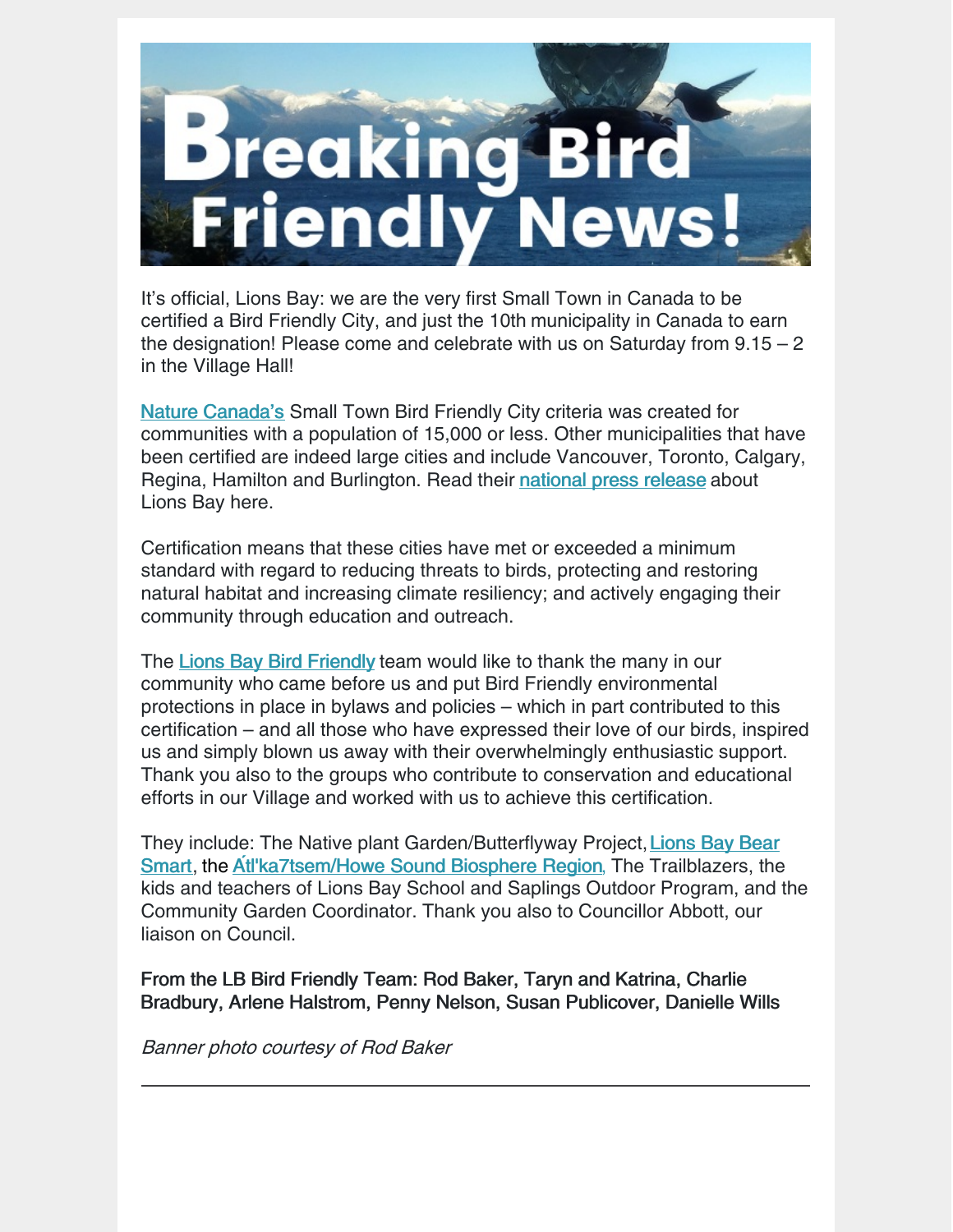### ird Friendly Community Event

May 14th 9.15 - 2 in the Village Hall

### Tea & Coffee available 9.30 - 1 BBQ BURGERS available 11 - 1

**BABY EAGLES hike - meet at 11** 

# **Cultural importance & uses of<br>INDIGENOUS PLANTS presention at 1**

Deanna Lewis will introduce us to the many ways that First Nations People have interacted, and still interact with, the indigenous plants of the Atl'ka7tsem/ Howe Sound Biosphere Region.

## Kids' sessions: pls check in at 9.15<br>(if you signed up)

pls bring your own  $mug(s)$ 



#### Prizes donated by: Willd Birds Unlimited Nature Shop

#### www.lionsbaybirdfriendly.ca